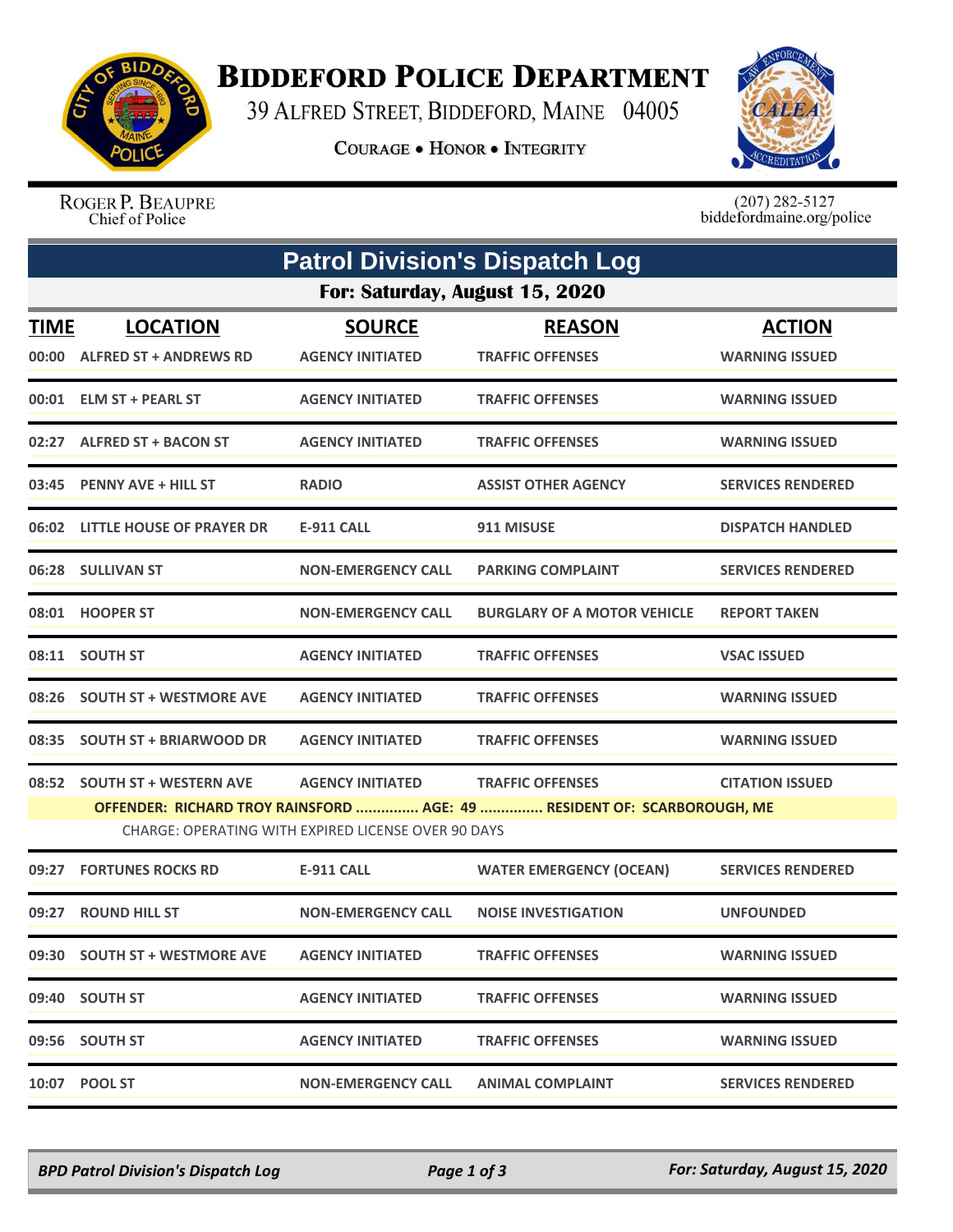| <b>TIME</b> | <b>LOCATION</b>                                | <b>SOURCE</b>             | <b>REASON</b>              | <b>ACTION</b>                |
|-------------|------------------------------------------------|---------------------------|----------------------------|------------------------------|
|             | 10:08 WEST ST                                  | <b>AGENCY INITIATED</b>   | <b>TRAFFIC OFFENSES</b>    | <b>WARNING ISSUED</b>        |
|             | 10:23 WEST ST + WESTLAND AVE                   | <b>AGENCY INITIATED</b>   | <b>TRAFFIC OFFENSES</b>    | <b>WARNING ISSUED</b>        |
|             | 10:30 WEST ST                                  | <b>AGENCY INITIATED</b>   | <b>TRAFFIC OFFENSES</b>    | <b>WARNING ISSUED</b>        |
|             | 10:41 WEST ST                                  | <b>AGENCY INITIATED</b>   | <b>TRAFFIC OFFENSES</b>    | <b>WARNING ISSUED</b>        |
|             | 10:51 WEST ST + LEVI LN                        | <b>AGENCY INITIATED</b>   | <b>TRAFFIC OFFENSES</b>    | <b>WARNING ISSUED</b>        |
|             | 10:56 WEST ST                                  | <b>AGENCY INITIATED</b>   | <b>TRAFFIC OFFENSES</b>    | <b>WARNING ISSUED</b>        |
|             | 11:07 WEST ST                                  | <b>AGENCY INITIATED</b>   | <b>TRAFFIC OFFENSES</b>    | <b>WARNING ISSUED</b>        |
|             | <b>11:10 MAIN ST</b>                           | <b>NON-EMERGENCY CALL</b> | <b>HARASSMENT</b>          | <b>SERVICES RENDERED</b>     |
|             | 11:13 WEST ST                                  | <b>AGENCY INITIATED</b>   | <b>TRAFFIC OFFENSES</b>    | <b>VSAC ISSUED</b>           |
|             | 11:19 OAKWOOD LN                               | <b>NON-EMERGENCY CALL</b> | <b>ANIMAL COMPLAINT</b>    | <b>SERVICES RENDERED</b>     |
|             | 11:22 WEST ST                                  | <b>AGENCY INITIATED</b>   | <b>TRAFFIC OFFENSES</b>    | <b>WARNING ISSUED</b>        |
|             | 11:29 WEST ST                                  | <b>AGENCY INITIATED</b>   | <b>TRAFFIC OFFENSES</b>    | <b>VSAC ISSUED</b>           |
|             | 11:41 WEST ST                                  | <b>AGENCY INITIATED</b>   | <b>TRAFFIC OFFENSES</b>    | <b>WARNING ISSUED</b>        |
|             | <b>11:49 HILL ST</b>                           | <b>AGENCY INITIATED</b>   | <b>TRAFFIC OFFENSES</b>    | <b>VSAC ISSUED</b>           |
|             | 12:13 PEARL ST                                 | <b>E-911 CALL</b>         | 911 MISUSE                 | <b>DISPATCH HANDLED</b>      |
|             | 12:59 ELM ST                                   | <b>NON-EMERGENCY CALL</b> | <b>CHECK WELFARE</b>       | <b>NO ACTION REQUIRED</b>    |
|             | <b>13:55 MAIN ST</b>                           | <b>NON-EMERGENCY CALL</b> | <b>SUSPICION</b>           | <b>SERVICES RENDERED</b>     |
|             | 14:31 ELM ST                                   | <b>AGENCY INITIATED</b>   | <b>TRAFFIC OFFENSES</b>    | <b>WARNING ISSUED</b>        |
|             | 14:39 CLIFFORD ST                              | E-911 CALL                | 911 MISUSE                 | <b>NEGATIVE CONTACT</b>      |
|             | <b>15:00 BOULDER WAY</b>                       | <b>NON-EMERGENCY CALL</b> | <b>ALL OTHER</b>           | <b>REFERRED OTHER AGENCY</b> |
|             | <b>15:15 FORTUNES ROCKS RD</b>                 | <b>E-911 CALL</b>         | 911 MISUSE                 | <b>DISPATCH HANDLED</b>      |
|             | <b>16:46 HILL ST</b>                           | <b>E-911 CALL</b>         | <b>DOMESTIC COMPLAINTS</b> | <b>REPORT TAKEN</b>          |
|             | <b>16:57 BOULDER WAY</b>                       | E-911 CALL                | 911 MISUSE                 | <b>SERVICES RENDERED</b>     |
|             | 17:58 LESTER B ORCUTT BLVD + FAIRFI E-911 CALL |                           | 911 MISUSE                 | <b>NEGATIVE CONTACT</b>      |
|             | 18:06 SULLIVAN ST                              | <b>NON-EMERGENCY CALL</b> | <b>ARTICLES LOST/FOUND</b> | <b>REMOVED HAZARD</b>        |

*BPD Patrol Division's Dispatch Log Page 2 of 3 For: Saturday, August 15, 2020*